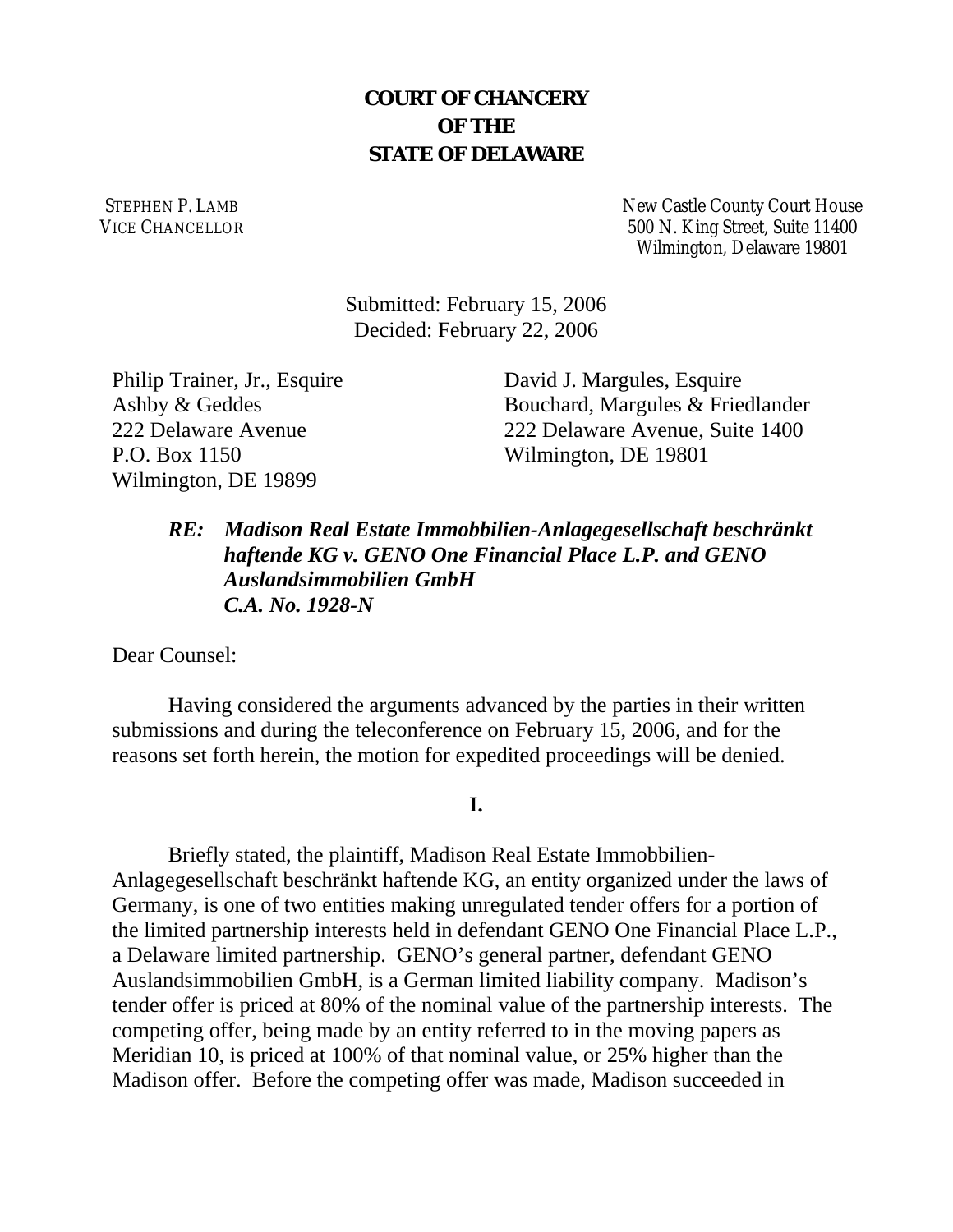attracting a number of tenders that were accompanied by forms of assignment and transfer agreements supplied by Madison. Those transfer agreements provide that Madison's admission as a substitute limited partner with respect to the interests will be as of January 1, 2006.

Madison did not submit any of those transfer agreements to the general partner for its consent until after the first of the year. Recognizing that the GENO limited partnership agreement provides that the first available date for admission to the partnership is January 1 of the year following the general partner's consent to admission, Madison asked the general partner to give its consent retroactively, to January 1, 2006, as stated in the transfer agreements. The general partner has taken the position that it does not have the power to consent retroactively and that it will not approve the transfer agreements of those holders who accepted Madison's offer, as the back dated transfer does correspond to the current limited partnership agreement.<sup>1</sup> Thus, Madison is faced with the prospect of having to obtain new transfer agreements from tendering limited partners. Obviously, in the face of the higher competing offer, that prospect is unwelcoming.

The court also notes that the general partner, in considering whether or not to consent to the admission of a substitute limited partner, is required to act so as to preserve the limited partnership's pass-through tax status under the U. S. Internal Revenue Code and to avoid the partnership being treated as a "publicly-traded partnership" taxable as a corporation. Madison alleges that, due to the general partner's "intentional delay" in consenting to the transfer to it, "the General Partner has created the possibility that the transfers to Madison, in conjunction with the Meridian 10 transfers, may raise [tax] issues and ultimately bar the Madison transfers." In other words, Madison wants to enjoin the general partner from approving any transfers to Meridian 10 lest the annual quota for transfer under the tax laws be used up. Madison has therefore moved for expedited consideration of a preliminary injunction preventing the defendants from consenting to transfers of partnership interests to Meridian 10 or any other assignee of an interest in the partnership, and compelling the general partner to consent to the Madison transfers.

<sup>&</sup>lt;sup>1</sup> Apparently, there is a proposal to amend the partnership agreement to allow for quarterly admissions.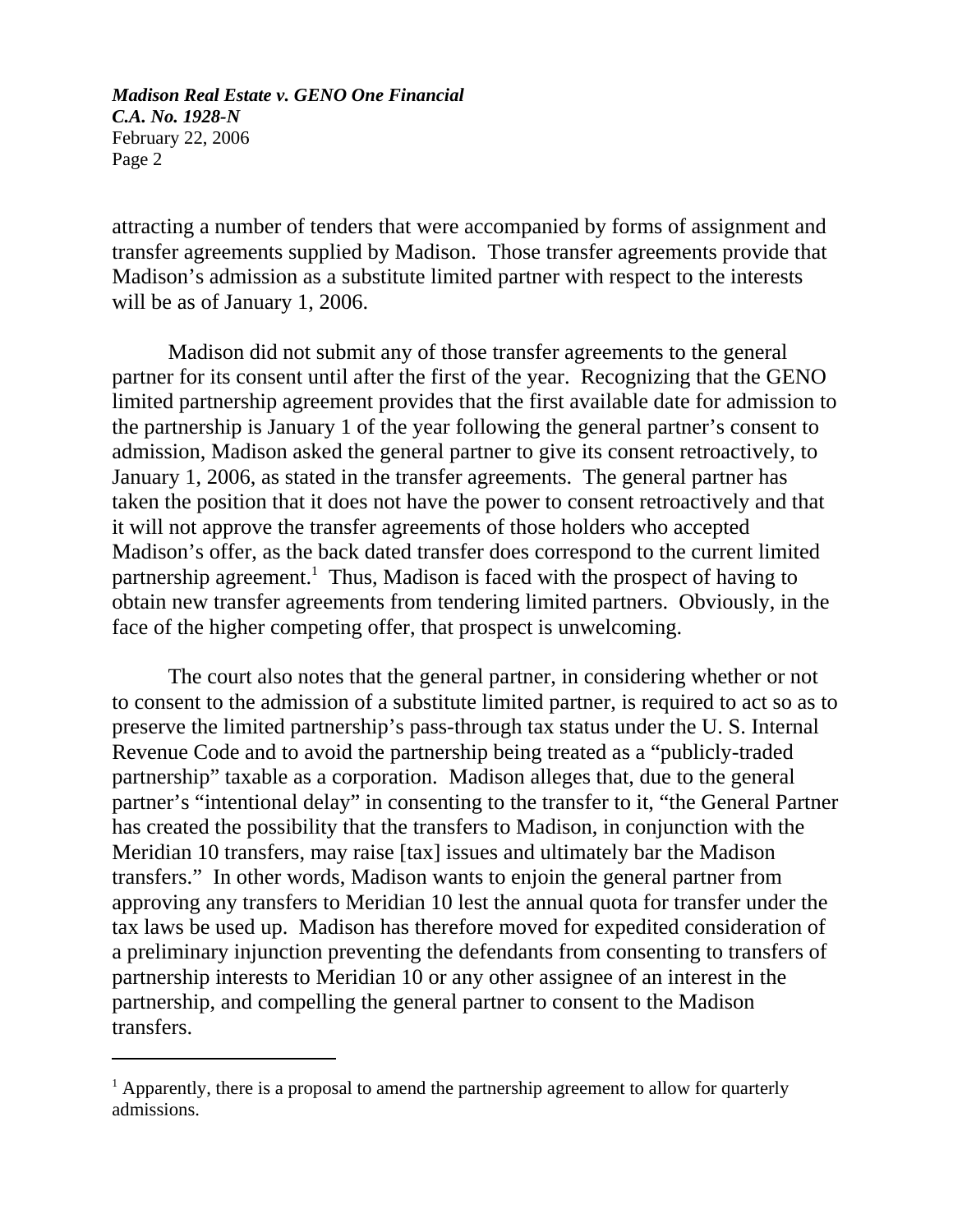Finally, the court notes that the tender offer materials used by Madison to solicit tenders are not in the record. Madison's counsel was able to state, during the hearing, that Madison's obligation to purchase tendered interests is not complete until it receives the general partner's consent to the transfer. What is not clear is whether Madison has the power, under the agreements it drew, to purchase the tendered partnership interests without having first obtained the consent of the general partner to the transfer. In other words, the terms of Madison's tender offer may treat the general partner's consent merely as a condition to Madison's obligation to purchase that Madison has the power to waive. Alternatively, Madison's right to purchase tendered interests may depend upon the general partner's prior consent to the transfer. Finally, it is possible that the legal effect of the tender offer documents is unclear.

## **II.**

"This Court does not set matters for an expedited hearing or permit expedited discovery unless there is a showing of good cause why that is necessary."2 To make the necessary showing, a plaintiff must articulate a sufficiently colorable claim and show a sufficient possibility of a threatened irreparable injury to justify imposing on the defendants and the public the extra (and sometimes substantial) costs of an expedited preliminary injunction proceeding.<sup>3</sup> In this case, upon reflection, it is clear that the plaintiff is not facing any imminent threat of irreparable injury that would justify the equitable relief it seeks.

Madison is making a tender offer for up to 4.9% of the GENO limited partnership interests and alleges that it has obtained tenders from up to 200 limited partners, representing \$7 million nominal capital value.<sup>4</sup> Due to the offer's size limitation, among other reasons, the terms of Madison's offer are not subject to the

<sup>2</sup> *Greenfield v. Caporella*, 1986 Del. Ch. LEXIS 493, at \*5 (Del. Ch. Dec. 3, 1986).

<sup>3</sup> *Giammargo v. Snapple Beverage Corp.*, 1994 Del. Ch. LEXIS 199 at \*6 (Del. Ch. Nov. 15, 1994).

 $4$  Compl.  $\P$  12.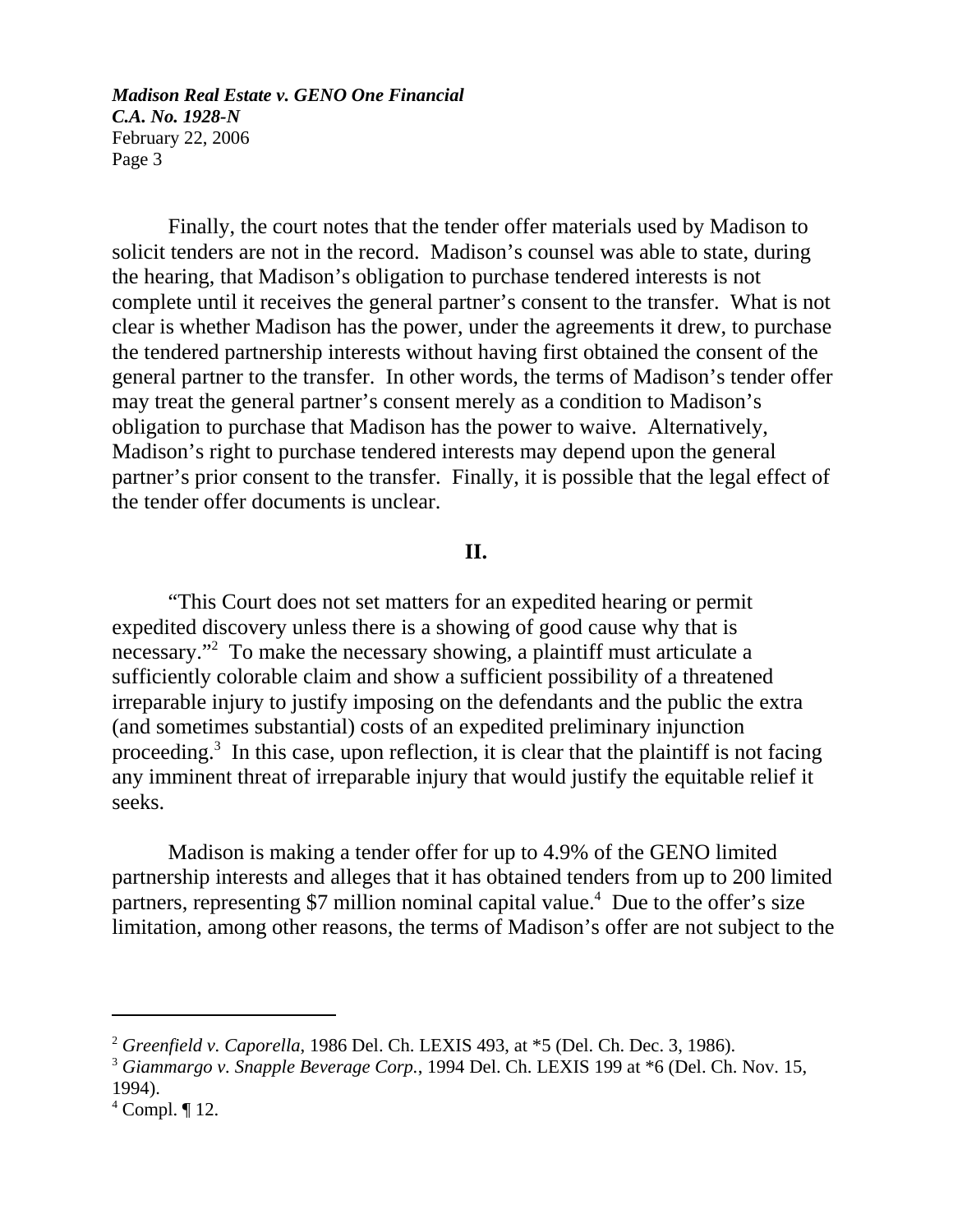familiar requirements of federal tender offer regulation.<sup>5</sup> Thus, Madison was and is, truly, the master of its offer and was free to structure terms of the offer to suit its own purposes. For example, unlike a regulated tender offer, Madison's offer evidently does not afford tendering persons any right to withdraw, even in order to tender to a superior competing offer. Nevertheless, Madison is obliged, according to its attorneys, to pay the consideration offered or return the interests tendered promptly after the termination of its offer.6

Madison's problem is that there is now a higher priced competing bid that, presumably, all those who tendered to Madison would prefer to pursue. At the same time, the general partner has advised Madison that Madison needs to obtain revised forms of transfer agreements from those who have tendered to it before the general partner will consider Madison's request that the general partner consent to the transfer of those interests. But Madison's potential quandary is entirely of its own making. If it has the contractual right to buy partnership interests without the general partner's prior consent, it can do so and pursue those consents at a later time without suffering any irreparable injury. If Madison's right to purchase tendered partnership interests is contractually conditioned on the approval of the general partner, Madison's current concern that it might be left out in the cold by the competing Meridian 10 offer is the result of a flawed contract, from Madison's current perspective. In that context, this court's equitable powers would hardly be available to aid Madison in satisfying a self-imposed precondition to its right to buy the partnership interests at a price 25% lower than the Meridian 10 offer.

Further, Madison has not shown a sufficiently colorable claim to justify the public burden of an expedited preliminary injunction hearing. Section 7.1 of the GENO partnership agreement vests in the general partner sole and exclusive authority for the management of the partnership.<sup>7</sup> Necessarily, this relationship of trust creates fiduciary duties in the general partner that run to the limited partners.

<sup>&</sup>lt;sup>5</sup> The court assumes that Madison's offer is subject to the broad anti-fraud provisions of Section 14(e) of the Securities Exchange Act of 1934, 15 U.S.C. § 78m(e), and the rules adopted thereunder, which apply to "any tender offer."

<sup>&</sup>lt;sup>6</sup> This duty may flow from Rule 14e-1(c), 17 C.F.R. § 240.14e-1(c), which applies by its terms to "any tender offer."

<sup>&</sup>lt;sup>7</sup> Pl.'s Mot. For Expedited Proceedings Ex. A.